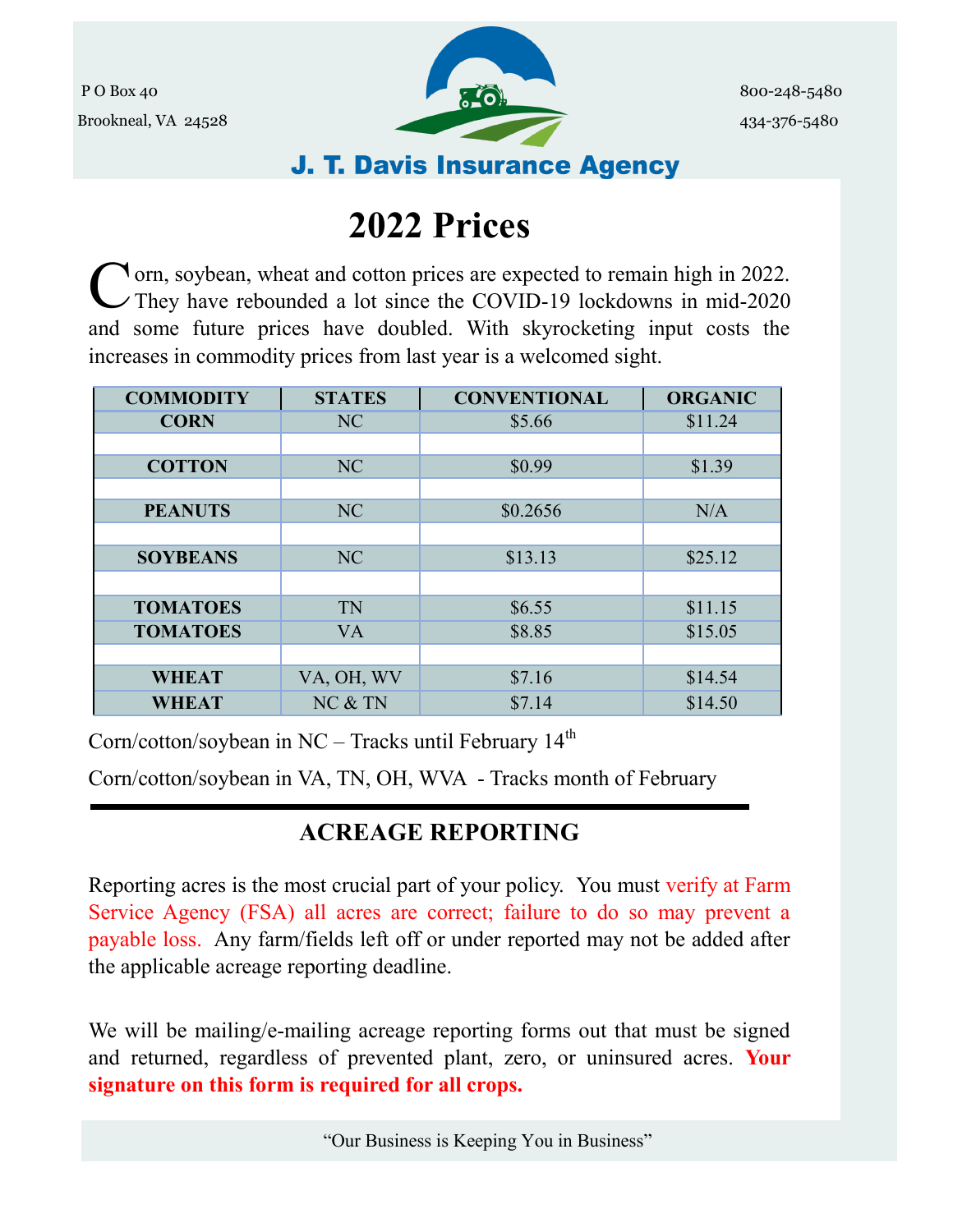## **Tobacco Update**

R isk Management Agency (RMA) has finally given tobacco producers a much-<br>Reflected price increase. This year, conventional flue-cured tobacco has been isk Management Agency (RMA) has finally given tobacco producers a muchincreased to \$1.95. Organic is \$0.90 without a contract, up to \$4.50 (maximum over established price \$1.95). Fire cured and burley stayed the same at \$2.15.

For 2022 RMA made the following changes:

• The price election calculation will use your farms **approved yield** instead of guarantee as in 2021.



- Allow a producer to be eligible for the contracted tobacco price election up to 110% of the tobacco insured under their contract; meaning you have 10% above your contracted pounds.
- Spouse's name will be considered sufficient for a married individual's insurance policy.
- Clarified that the "maximum over established price" is used when determining the calculated discount factor for quality adjustment.
- **Organic growers will have to provide 3 years of sales records**.

We will be reaching out individually to review 2022 coverage/changes as well as obtaining a copy of your contracts.

## **Prevented Plant**



As of July 6, 2021 producers can now receive 100% of the prevented planting payment. Historically payments have been reduced by 65% if the land was hayed, grazed or chopped before November 1<sup>st</sup>. However, a cover crop harvested for grain at any time will still result in a reduction.

*"To those that work in acres, not in hours we thank you."*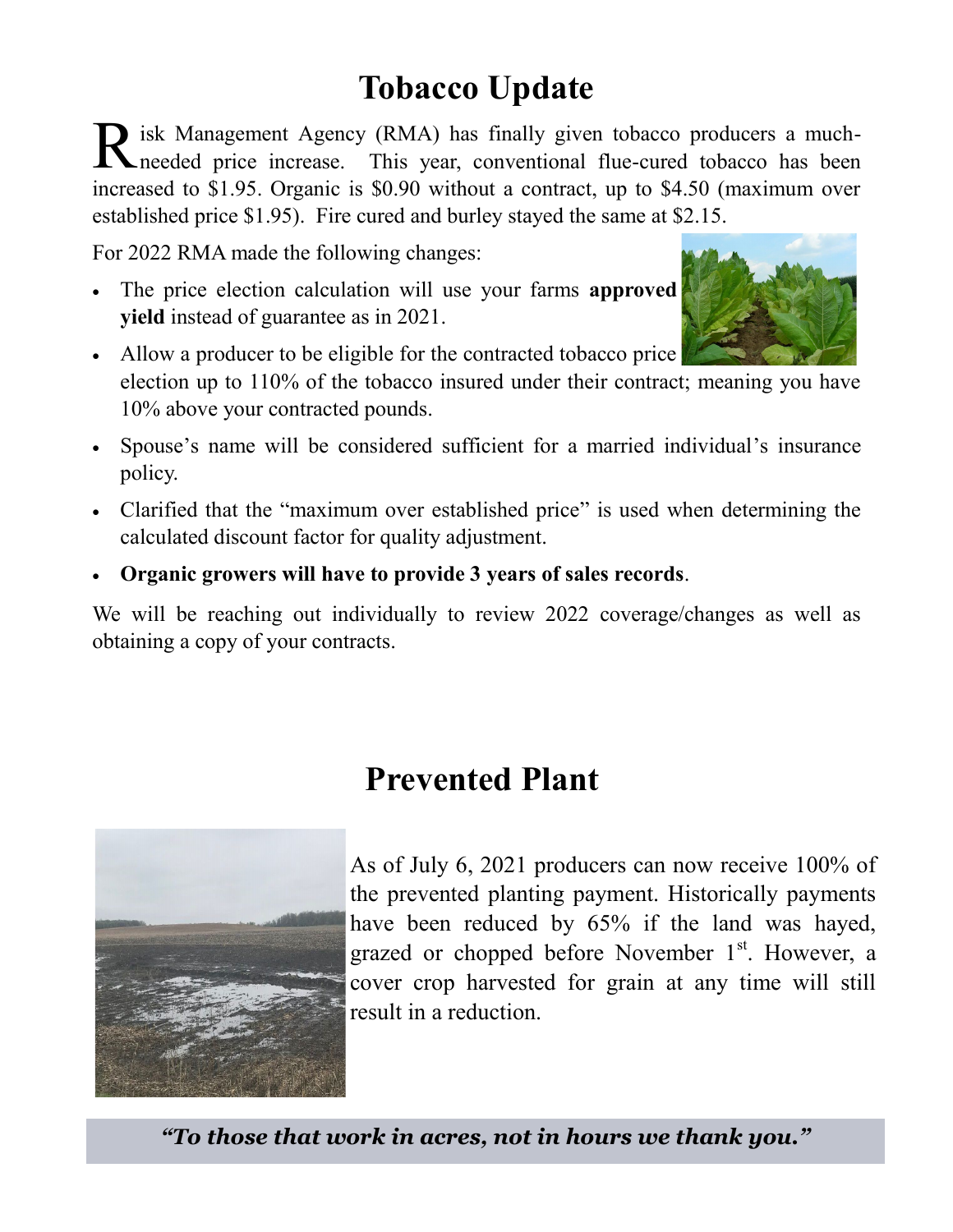# **Reminders**

#### **Signatures**

- All forms mailed out from our office MUST be signed and returned. RMA has tightened down on signature requirements.
- Failure to return could result in reduced or no coverage on your policy.

#### **Replant**

- Call us prior to replanting your crop
- Must replant at least 20 acres or 20% of the unit, whichever is lesser

#### **Destroy/put to another use**

- Notify our office first
- i.e. Hay/graze, bush hog, or spray/burn down

### **Online bill pay & direct deposit available**

- Call for more information



*It is time to review your crop insurance coverage for the 2022 crop year.* 

*With Covid on the rise, we want to be respectful of everyone's concern with the virus. Therefore, we will be contacting you individually prior to sales closing*.



VA, WV, OH, TN MARCH 15<sup>TH</sup> JULY 15<sup>TH</sup>

SALES ACREAGE  **CLOSING: REPORTING**: NC, SC FEBRUARY 28<sup>TH</sup> JULY 15<sup>TH</sup>

"Our Business Is Keeping You in Business"